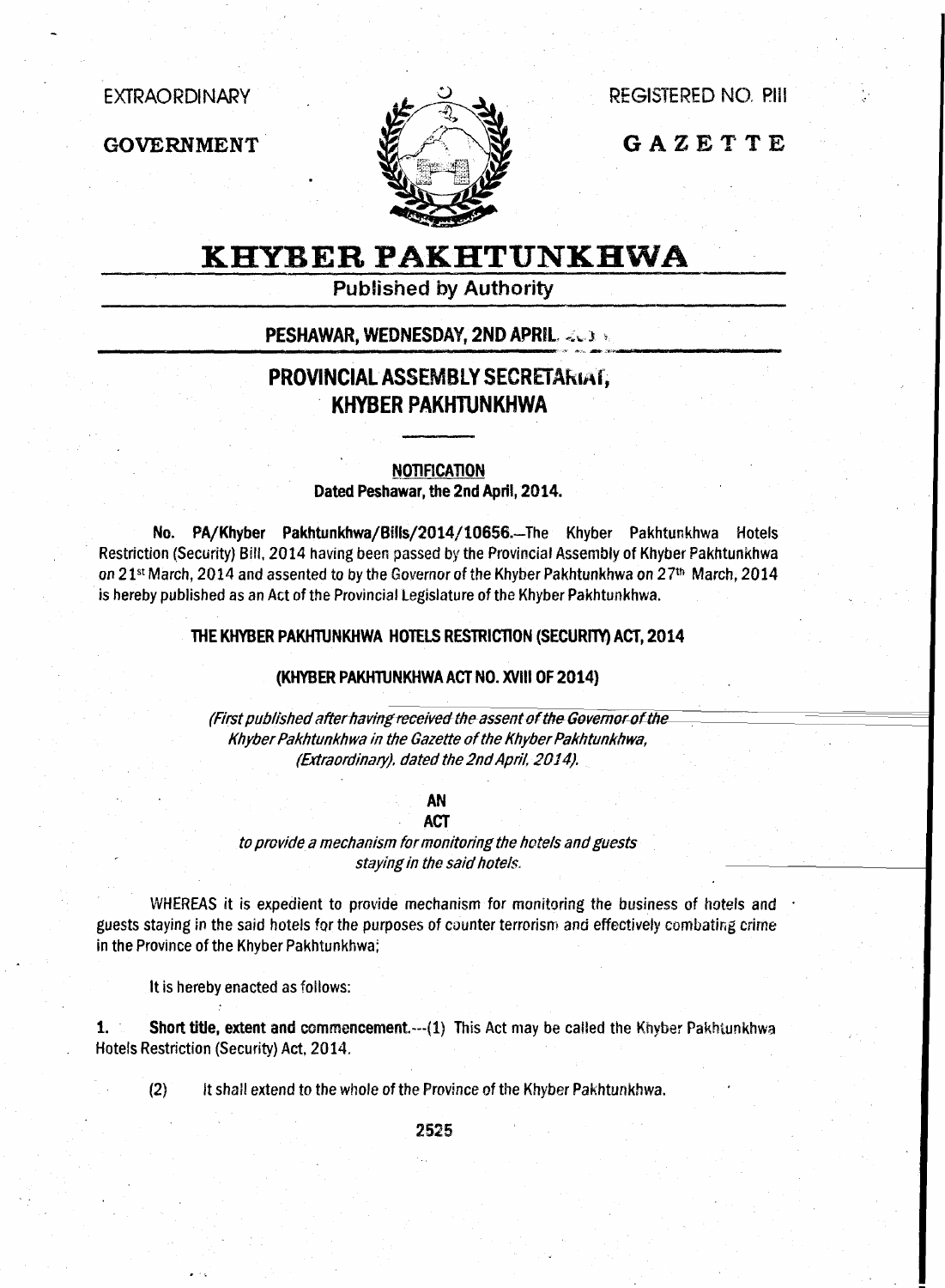### 2526 KHYBER PAKHTUNKHWA GOVERNMENT GAZETTE, EXTRAORDINARY, 2nd APRIL, 2014.

- It shall come into force at once.  $(3)$
- $2.$ Definitions.--- In this Act, unless the context otherwise requires,-
	- "Code" means the Code of Criminal Procedure, 1898 (V of 1898);  $(a)$
	- "Government" means the Government of the Khyber Pakhtunkhwa;  $(b)$
	- "guest" means a person, who is in possession or enjoyment of  $(c)$ accommodation, engaged for him for monetary consideration;
	- "hotel" means a building whether registered or otherwise but exclusively or  $(d)$ mainly used, for providing accommodation to guests for a money consideration and includes guest house, lodging house, tourist motel, serai and all the other enclosures used as residence for limited period:
	- "hotel acknowledge receipt" means receipt issued by the incharge of the  $(e)$ police station concerned;
	- "lessee" means a person to whom a lease of the hotel is granted;  $(f)$
	- "manager" means a person, who is employed by the owner for the  $(g)$ management of the hotel;
	- "owner" means a person whose name the property is registered or who  $(h)$ receives or is entitled to receive payment from a guest on account of accommodation provided, and include a person managing as an agent or trustee or otherwise;
	- "prescribed" means prescribed by rules;  $(i)$
	- "Province" means the Province of the Khyber Pakhtunkhwa; and  $(i)$
	- $(k)$ "rules" mean rules made under this Act.

Information to police station.--- (1) On coming into force of this Act. the owner, the lessee or the 3. manager, as the case may be, shall give the details of the hotel to the local police station within seven (7) days. The details shall be regarding the registration of hotel, capacity and the management.

The Station House Officer of the concerned police station shall issue hotel  $(2)$ acknowledgement receipt to the owner, the lessee or the manager, as the case may be.

The owner, the lessee or the manger, as the case may be, of a hotel, which shall start  $(3)$ functioning after the commencement of this Act, shall be required to provide all information as provided in sub-section (1). to the local police station within three (3) days after it starts functioning.

Identification of guest.--- (1) The owner or the lessee or the manager, as the case may be, shall 4. not allow any guest to stay in hotel unless he is satisfied with the credentials of the guest intending to stay. For this purpose, the owner or the lessee, or the manager, as the case may be, shall obtain the National Identity Card of the guest and shall verify it through the NADRA Verisys.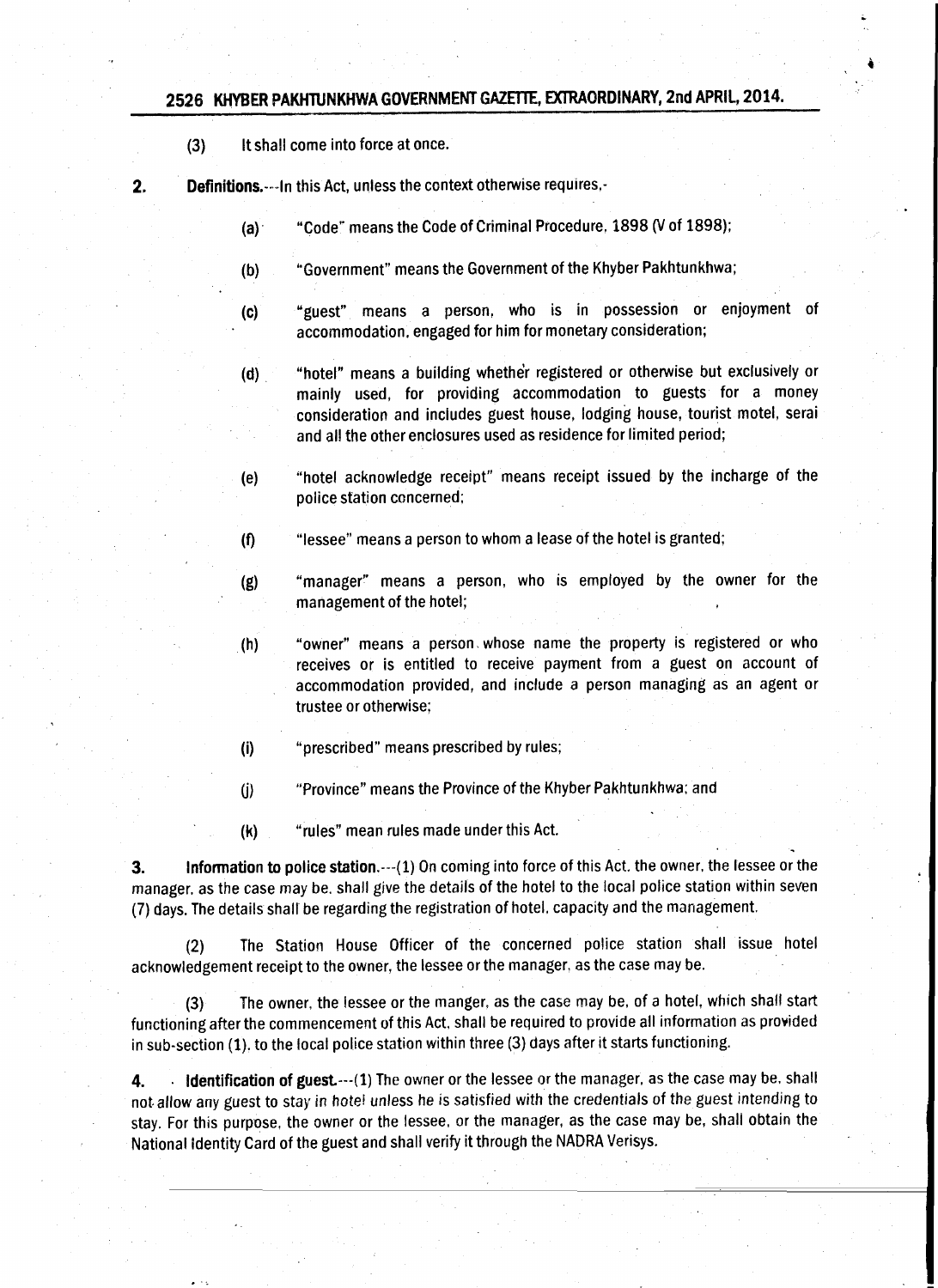#### KHYBER PAKHTUNKHWA GOVERNMENT GAZETTE, EXTRAORDINARY, 2nd APRIL, 2014. 2527

 $(2)$ The owner, the lessee or the manager, as the case may be, shall be responsible for maintaining the following particulars of the guests:

- names and addresses:  $(a)$
- arrival and departure dates;  $(b)$
- purpose of visit; and  $(c)$
- copy of the National Identity Card of the guest with verifying report of the  $(d)$ manager.

Complete details of reference of the guest with address and contact number shall be  $(3)$ procured by the owner or lessee or manager.

5. Baggage of guest.---The owner, the lessee or the manager, as the case may be, shall not allow any guest to stay unless luggage or baggage of the guest is properly checked in order to ensure that it doest not contain any explosive material or arms or ammunition, hate and seditious material.

Un-authorized guest.---No person other than the guest to stay in the room of the hotel without 6. due verification as mentioned for the guest in section 3 of this Act.

7. Intimation to police.--- (1) The owner, the lessee or the manager, as the case may be, shall be responsible to intimate information of the guests to local police on daily basis. This information shall be made through e-mail, fax or any other source.

The owner, the lessee or the manager, as the case may be, shall be required to  $(2)$ maintain a computerized database of the guests with relevant information.

8. Central database.---After commencement of this Act, Government shall provide necessary assistance to Police Department of the Province for the development of central database of the guests in the form of hardware and software at the shortest possible time.

**g.** Powers of police.---(1) Any concerned police officer not below the rank of Assistant Sub-Inspector, may inspect the guest record of the hotel.

 $(2)$ The police officer, inspecting, may also check the guest staying in the hotel in the presence of the owner. lessee or manager.

10. Penalties.---Whoever, contravenes the provisions of sections 3 to 7 of this Act, shall be punished with imprisonment which may extend to one year or with fine or with both.

11. Application of Code.--- (1) The provisions of the Code shall mutatis mutandis applicable to this Act.

 $(2)$ The offence under this Act shall be cognizable.

The offences under this Act shall be tried by a Judicial Magistrate of First Class of the  $(3)$ concerned district, having jurisdiction in it.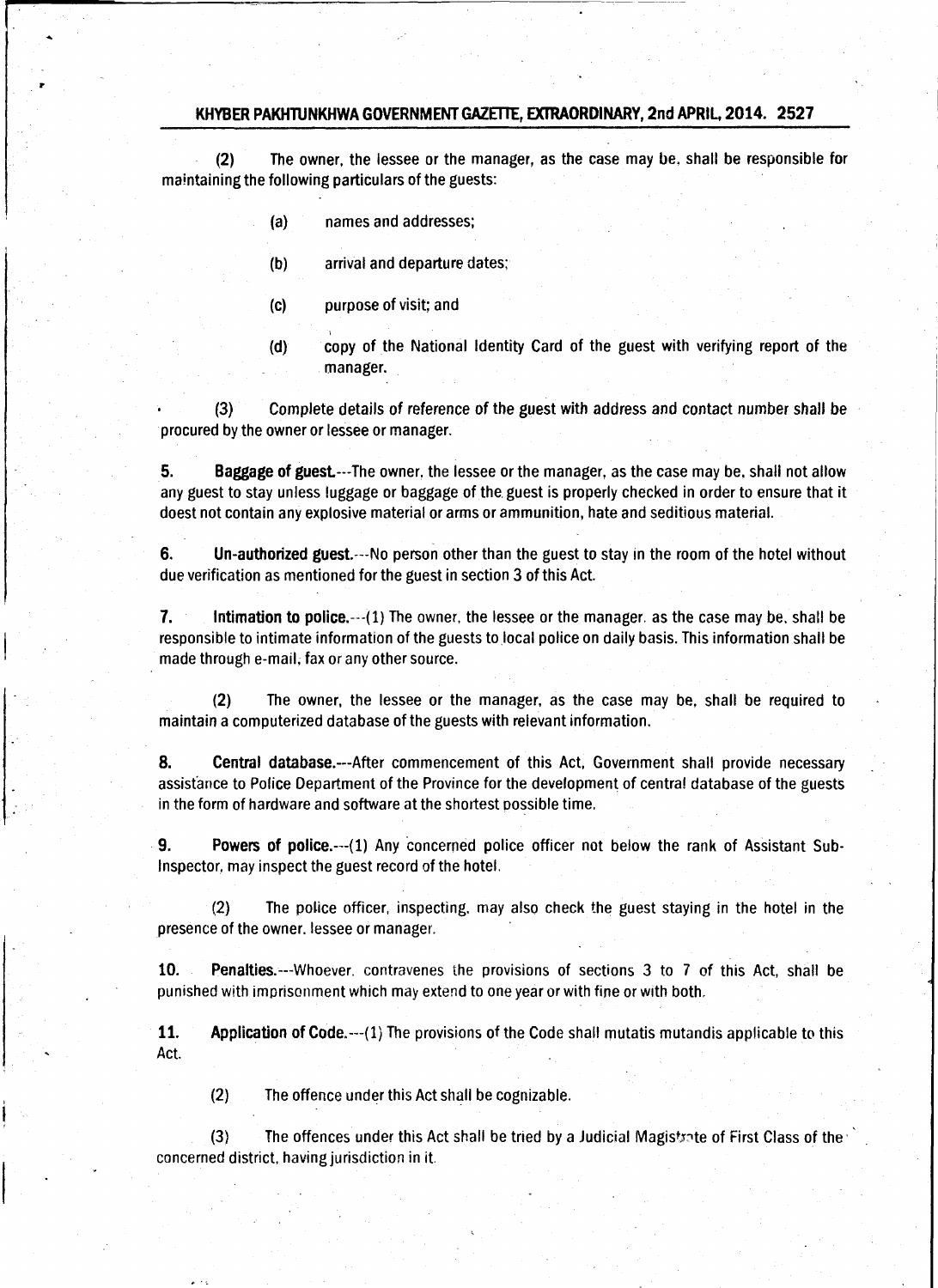#### 2528 KHYBER PAKHTUNKHWA GOVERNMENT GAZETTE, EXTRAORDINARY, 2nd APRIL, 2014.

 $12.$ Operation of other laws.---The provisions of this Act shall be in addition to and not in derogation of, any other law for the time being in force.

13. Indemnity.---No suit or other proceeding shall lie against any person for anything done or intended to be done, in good faith under this Act or rules made thereunder.

14. Power to make rules.---Government may, by notification in the official Gazette, make rules for carrying out the purposes of this Act.

Repeal .--- The Khyber Pakhtunkhwa Hotels Restriction (security) Ordinance, 2014 (Khyber 15. Pakhtunkhwa Ordinance No. IV of 2014) is hereby repealed.

### BY ORDER OF MR. SPEAKER PROVINCIAL ASSEMBLY OF KHYBER PAKHTUNKHWA

### (AMANULLAH) **Secretary**

Provincial Assembly of Khyber Pakhtunkhwa

Printed and published by the Manager. Staty. & Ptg. Deptt., Khyber Pakhtunkhwa, Peshawar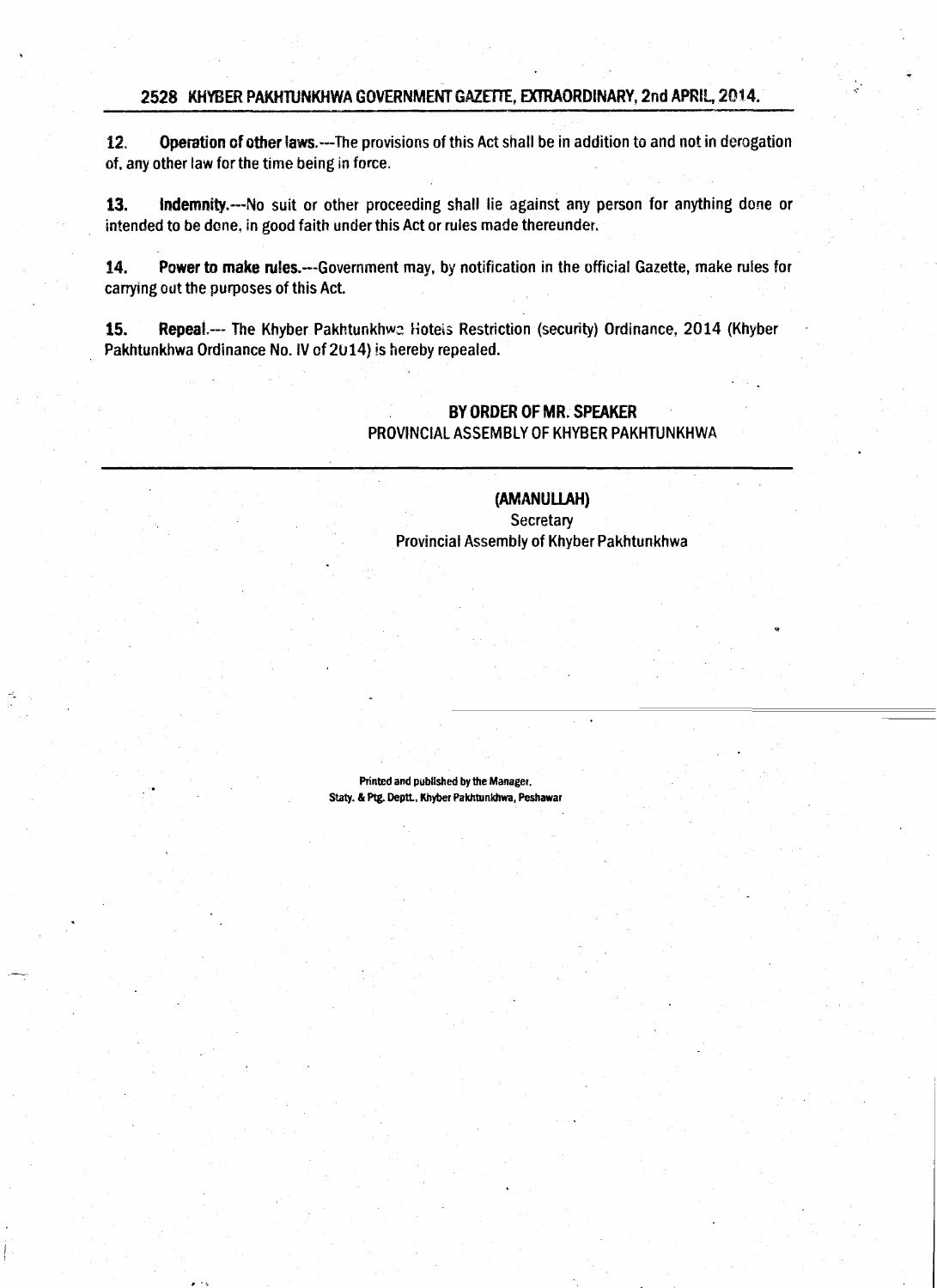EXTRAORDINARY WE REGISTERED NO. P.III GOVERNMENT **G A Z E T T E** 



# **KHYBER PAKHTUNKHWA**

**Published by authority**

# **PESHAWAR, FRIDAY, 7TH FEBRUARY, 2014.**

# **GOVERNMENT OF THE KHYBER PAKHTUNKHWA**

# **LAW, PARLIAMENTARY AFFAIRS AND HUMAN RIGHTS**

## **DEPARTMENT**

# **NOTIFICATION**

Dated Peshawar, the  $7<sup>th</sup>$  February, 2014 No. LEGIS: 1(36) 2013. - The following Ordinance by the Governor of the Khyber Pakhtunkhwa is herby Published for general information:

### **THE KHYBER PAKHTUNKHWA SENSITIVE AND VULANERABLE ESTABLISHMENTS AND PLACES (SECURITY) ORDINANCE, 2014. (KHYBER PAKHTUNKHWA ORDINANCE NO. V OF 2014)**

## **AN ORDINANCE**

*to provide for the security of sensitive and other vulnerable establishments and places in the Province of the Khyber Pakhtunkhwa*

**WHEREAS** it is expedient to curb the terrorist activities and to provide for the security of sensitive and other vulnerable establishments and places in the Province of the Khyber Pakhtunkhwa;

**AND WHEREAS** the Provincial Assembly is not in session and the Governor of the Khyber Pakhtunkhwa is satisfied that circumstances exist which render it necessary to take immediate action;

**NOW, THEREFORE**, in exercise of the powers conferred by clause (1) of Article 128 of the Constitution of the Islamic Republic of Pakistan, the Governor of the Khyber Pakhtunkhwa is pleased to make and promulgate the following Ordinance:

**1. Short title, extent, and commencement. ---** (1) This Ordinance may be called the Khyber Pakhtunkhwa Sensitive and Vulnerable Establishments and Places (Security) Ordinance, 2014.

- (2) It shall extend to the whole of the Province of the Khyber Pakhtunkhea.
- (3) It shall come into force at once.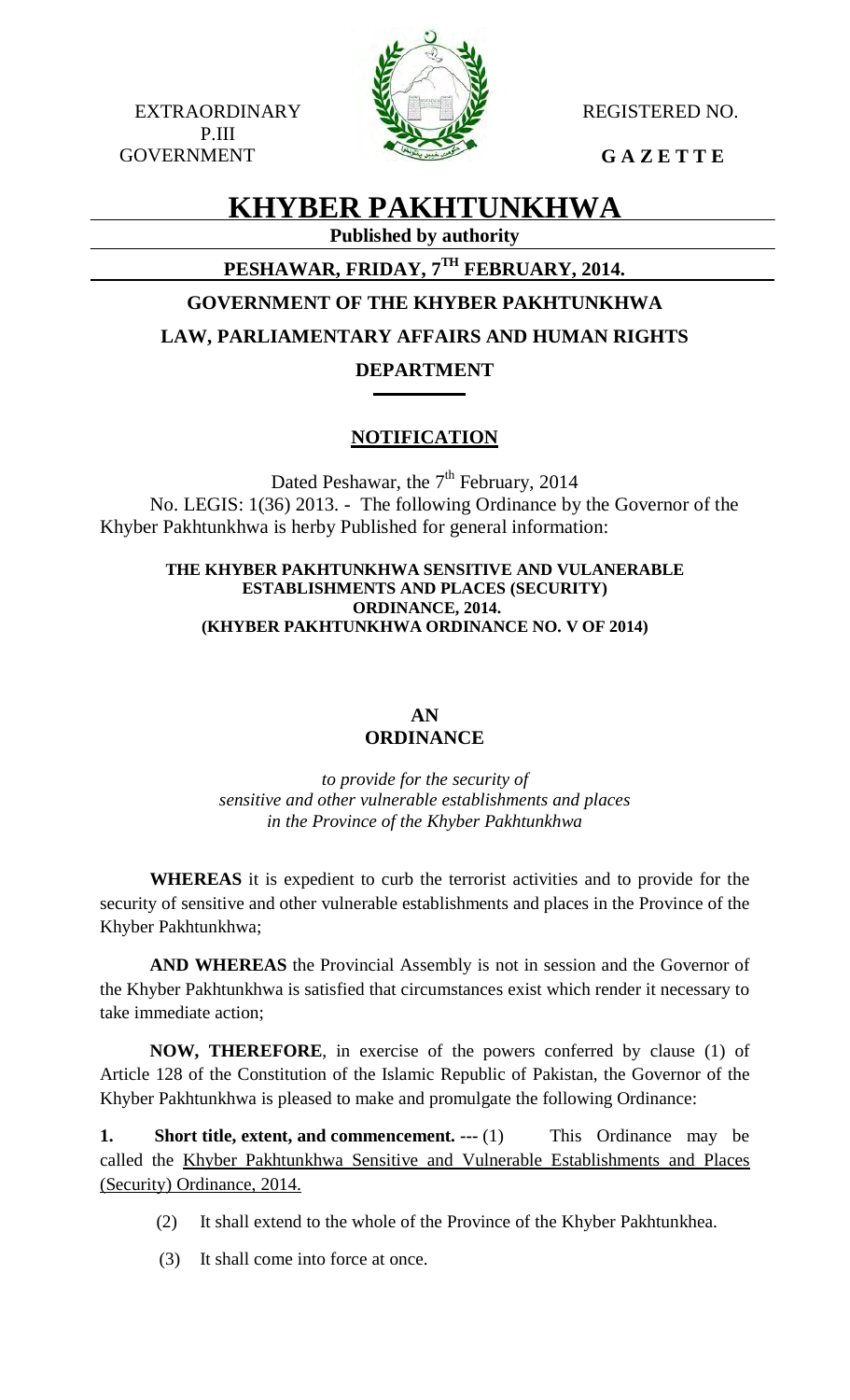## **2. Definitions. ---** In this Ordinance, unless the context otherwise requires:-

- (a) "Code" means the code of Criminal Procedure, 1898 (Act No. V of 1898);
- (b) "Committee" means the Security Advisory Committee constituted under section 4 of this Ordinance;
- (c) "District Government" means the District Government as provided in the Local Government Act, 2013 (Khyber Pakhunkhwa Act No. XXVIII of 2013);
- (d) "Government" means the Government of the Khyber Pakhtunkhwa;
- (e) "head of the district Police" means the Capital City Police Officer for City District Government or the District Police Officer for the rest of the districts, as the case may be;
- (f) "prescribed" means prescribed by rules;
- (g) "Province" means the Province of the Khyber Pakhtunkhwa;
- (h) "rules" means rules made under this Ordinance;
- (i) "security arrangements" means both physical and technical arrangement, including provision of CCTV cameras, bio-metric system, walkthrough gates, security alarm and modern gadgetry;
- (j) "sensitive establishments and places" means and include sensitive Government or non-government institutions, religious places, offices of non-governmental organizations, and foreign projects or any other office, institution or place as Government may, from time to time, declare as sensitive establishment and place; and
- (k) "utility service providers" means and include any person, company, authority, firm who for the time being is providing the services of electricity, gas telephone, water and sanitation, drainage, postal and other civic services;
- (l) "vulnerable establishment and places" means and include hospitals, banks, money changers, financial institutions, firms, companies, industrial units, educational institutions, public parks, private clinic, wedding halls, petrol and CNG stations, jewelry shops, hotels (three stars and above), any amusement or entertainment centers, public transport terminals, special bazaars, commercial streets, shops or shopping arcades, or any other place as Government may, from time to time, notify.

**3. Security arrangements by vulnerable establishments and places. ---** Notwithstanding anything contained in any other law, for the time being in force, on the commencement of this Ordinance, all vulnerable establishments and places shall make appropriate and sufficient security arrangements for themselves.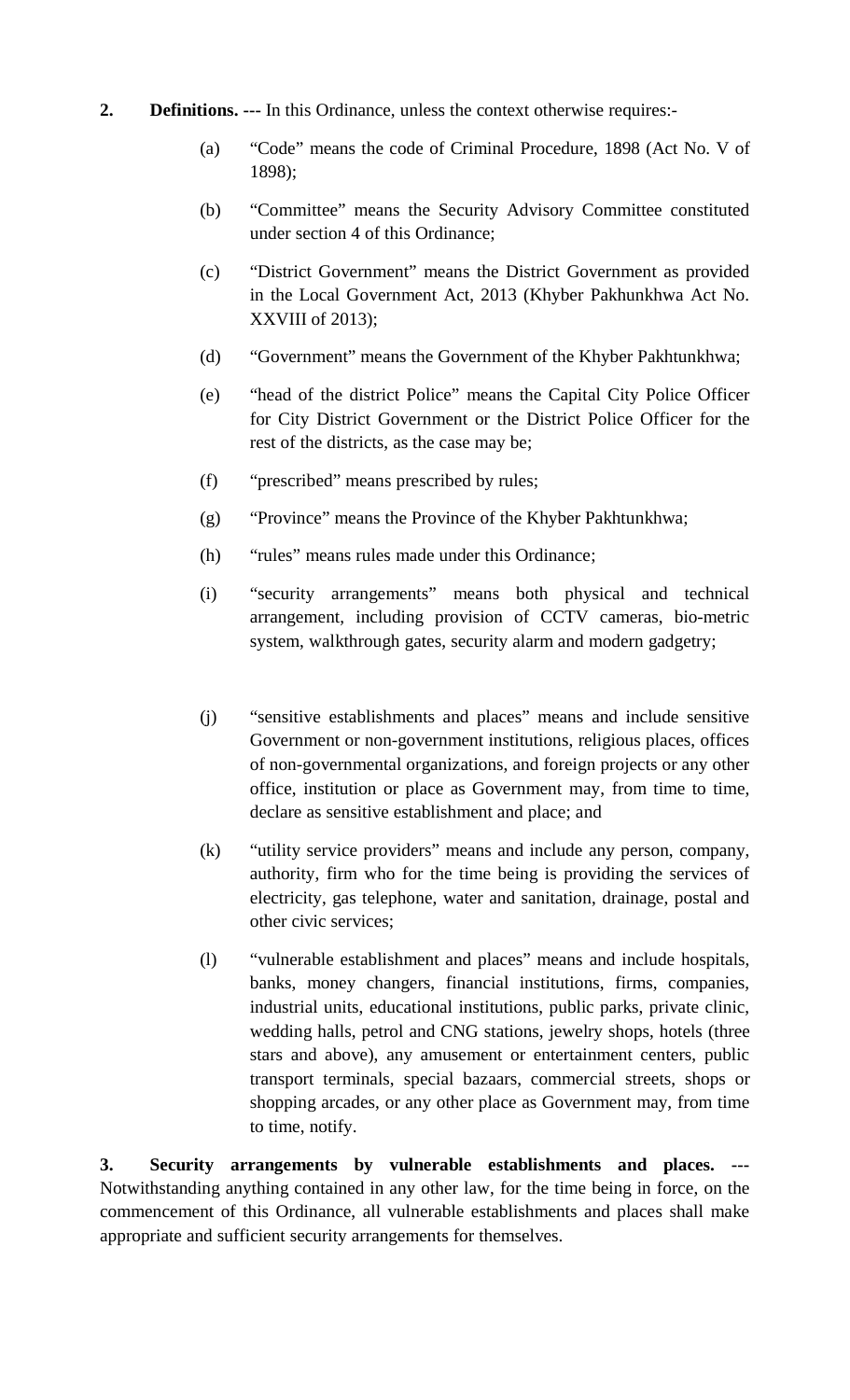**4. Constitution of the Committee.** --- For the purpose of security of sensitive establishment and places, Home Department of the Government shall constitute, at each district level, a Committee to be known as the Security Advisory Committee, comprising the following:

| (a) | Assistant Commissioner of the district<br>concerned to be nominated by the<br>Deputy Commissioner;          | Chairman |
|-----|-------------------------------------------------------------------------------------------------------------|----------|
| (b) | Deputy Superintendant of Police of the district<br>Concerned to be nominated by District Police<br>Officer; | Member   |
| (c) | an officer from Special Branch Police, not<br>below the rank of BPS-17; and                                 | Member   |
| (d) | one technical expert, to be nominated by<br>the Committee.                                                  | Member   |

**5. Functions of the Committee. ---** (1) Each Committee, at the district level, shall exercise the following functions:

- (a) to identify and categorize the sensitive establishments and places;
- (b) to inspect the sensitive establishment and places on quarterly basis;
- (c) to issue advice in writing to the head, incharge or management of the sensitive establishment and place for such security arrangements as they deem appropriate;
- (d) to send its report to the head of the district police for noncompliance of its advice; and
- (e) to send recommendation to Government through the head of the district police, for the notification of sensitive establishment or place.

(2) On the recommendation of the Committee, Government shall, notify the sensitive establishments and places and categorize them according to threat perception.

(3) The head, incharge or management of the sensitive establishment or place, as the case may be, shall be responsible to implement the advice within thirty (30) days after the receipt of such advice.

**6. Security of public places.** --- (1) For the safety and security of vulnerable establishments and places, in each District, the utility service providers shall be responsible to ensure that no unauthorized intervention has been made to their installations nor any suspicious material has been planted. For this purpose, they shall detail the inspection team consisting of such number of members as they may deem appropriate in order to check the installations on regular basis.

(2) The District Government shall be responsible for clearance of roads, streets from debris or construction material, managing filth depots on daily basis, covering main holes and removing broken water supply pipes so that no explosive materials could be concealed therein. For this purpose, they shall detail inspection team consisting of such number of members as the District Government may deem appropriate in order to check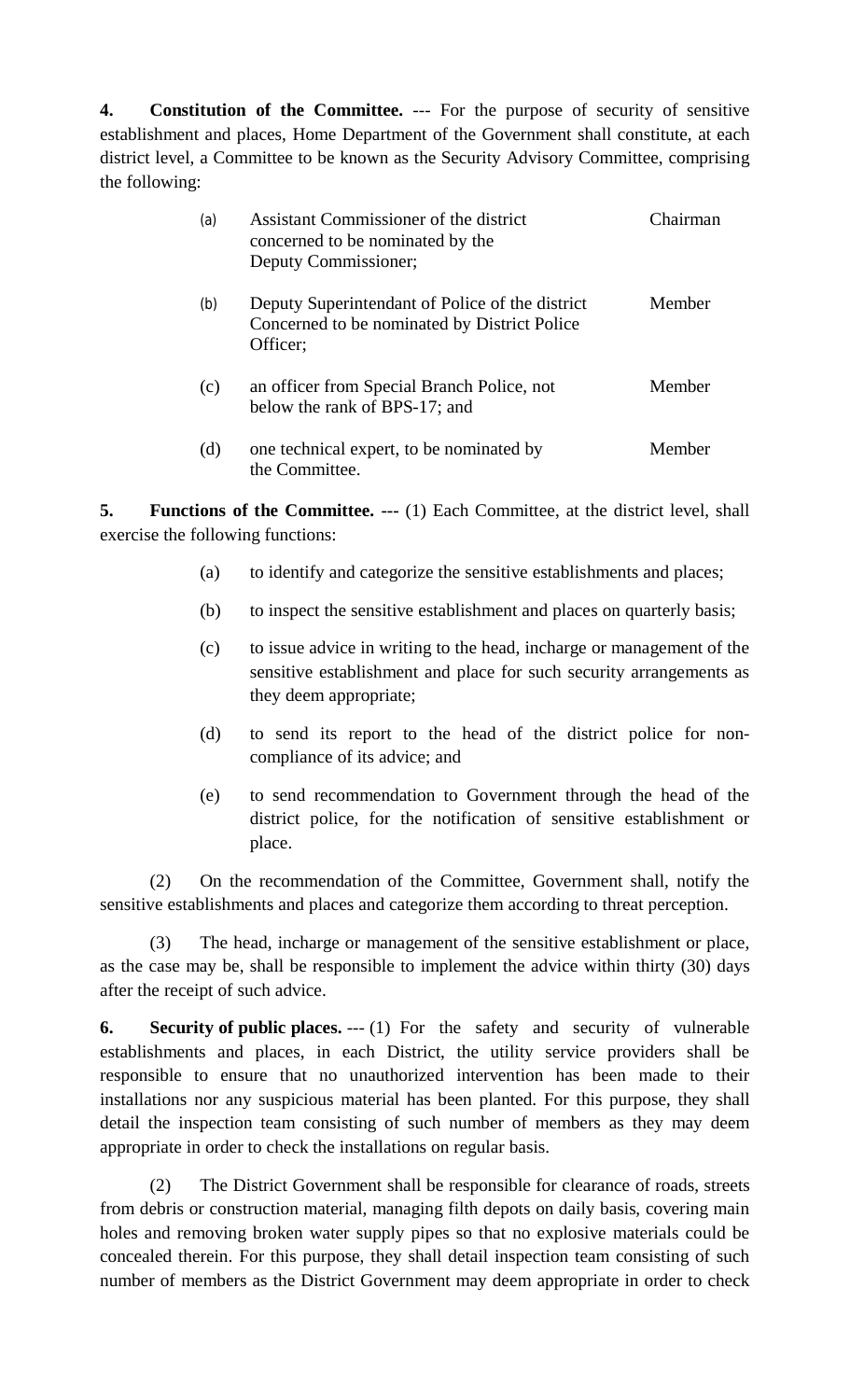the security arrangement on regular basis. In case of any suspicious material is detected, District Government Administration shall inform the civil defence, police and Special Branch Police immediately in this regard.

**7. Responsibility on the head of the institution. ---** (1) In case of Government institutions or offices, the head of each such institution or office, as the case may be, shall be responsible for implementation of the advice of the Committee:

Provided that the government may delegate the powers to the extent of security to a designated officer of BPS-17 and above.

(2) In case of non-governmental organizations, religious places and any other notified place, the head of such institution, organization or place shall be responsible for the security arrangements.

(3) The responsibility of vulnerable establishments or places, shall be on the owner, lessee or the occupant of such vulnerable establishment or place, for making security arrangement according to the size and volume of a vulnerable establishment or place.

**8. Inspection. ---** The Station House Officer of the concerned police station may, at any time, inspect any sensitive establishment and place or vulnerable establishment and place or any other place notified by Government as sensitive establishment and place or vulnerable establishment and place for the purpose of this Ordinance.

**9. Warning. --- (1)** On the inspection report, received from the Station House Officer of the concerned police station, for non-compliance of advice, given under clause (c) of sub-section (1) of section 5, the head of the district police, may issue a written warning to the person responsible for the notified sensitive establishment or place.

(2) The head, incharge, or management of any sensitive establishment and place, shall within fifteen (15) days, after receiving the warning from the head of the district police, rectify and implement the advice of the Committee.

**10. Appeal. ---** The head, incharge, or management of any sensitive establishment and place, to whom advice has been given, as per provision of clause (c) of sub-section (1) of section 5, may prefer an appeal to the regional police officer within seven (7) days, after receiving of advice from the Committee. The order of the Appellant Authority, in this respect, shall be final.

**11. Complaint by police. ---** In case of non-compliance, after the warning issued by the head of the district police, the incharge of the concerned police station shall lodge a complaint against the head, incharge, or management of such sensitive establishment and place, in the Court of the First Class Judicial Magistrate, with the request to suspend the operation of such sensitive establishment ad place.

**12. Punishment. ---** The head, incharge or management of any sensitive establishment and place or vulnerable establishment and place, as the case may be, who acts in violation of the provision of this Ordinance, shall be punishable for imprisonment, which may extend to one year or a fine, which may extend to forty thousand (40000) rupees or with both: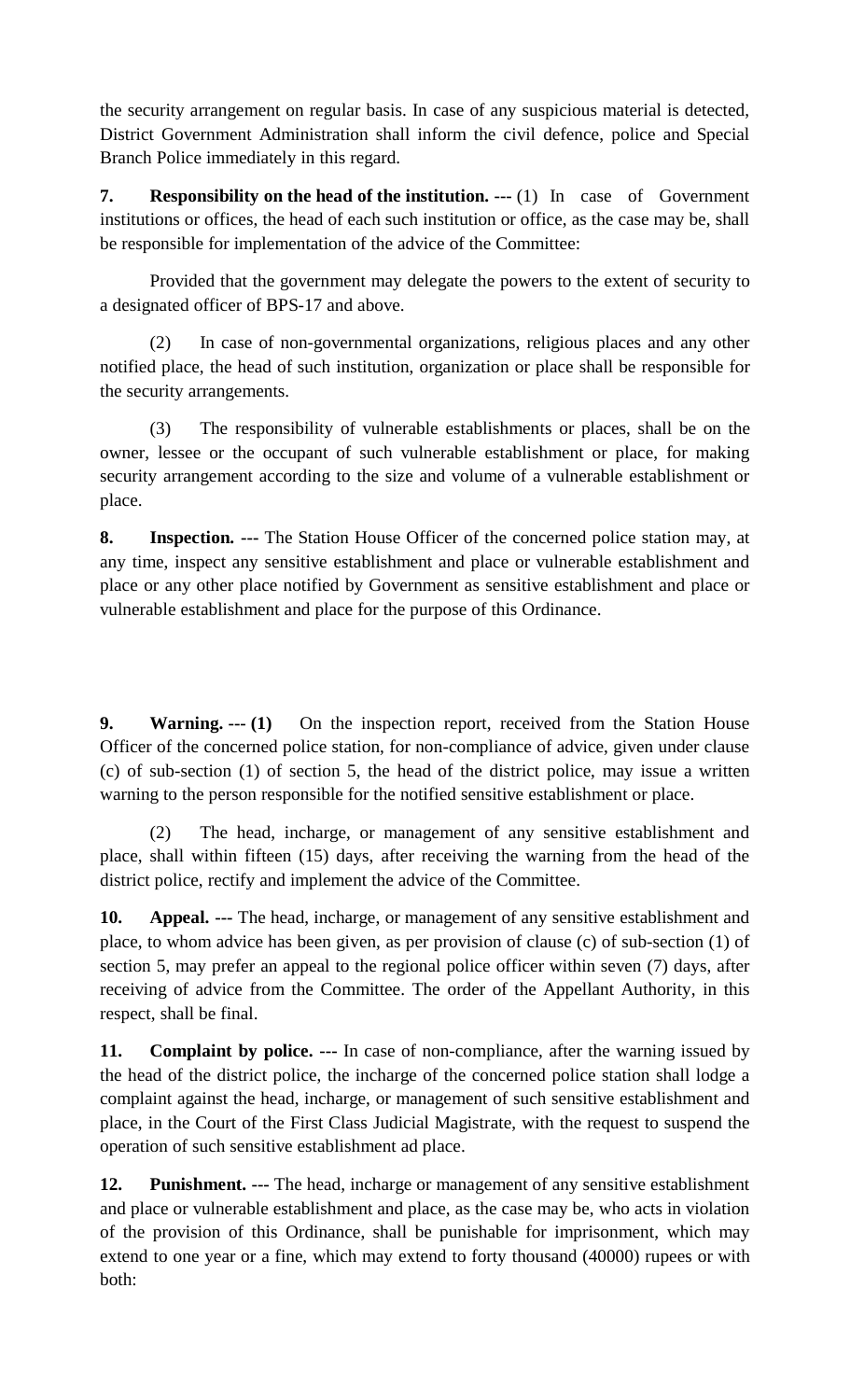Provided that if the offence be of a continuous nature, such sensitive establishment or place or vulnerable establishment or place, as the case may be, shall be kept sealed till the order is complied with.

**13. Trial of offence. ---** All offences, under this Ordinance, shall be tried by the First Class Judicial Magistrate, in accordance with the procedure prescribed for summery trial in the Code.

**14. Operation of other laws not to be affected. ---** The provisions of this Ordinance shall be in addition to, and not derogation of , any other law, for the time being in force.

**15. Indemnity. ---** No suit or other proceedings shall lie against any person for anything done or intended to be done in good faith under this Ordinance or rules made there under.

**16. Power to make rules. ---** Government may, by notification in the official Gazette, make rules for carrying out the purposes of this Ordinance.

Peshawar, **Peshawar,** *(Engr: SHAUKAT ULLAH)*  **Dated the 07 Feb: 2014 Governor of the Khyber Pakhtunkhwa.** 

> **Muhammad Arifeen Secretary to Government of Khyber Pakhtunkhwa, Law, Parliamentary Affairs and Human Rights Department**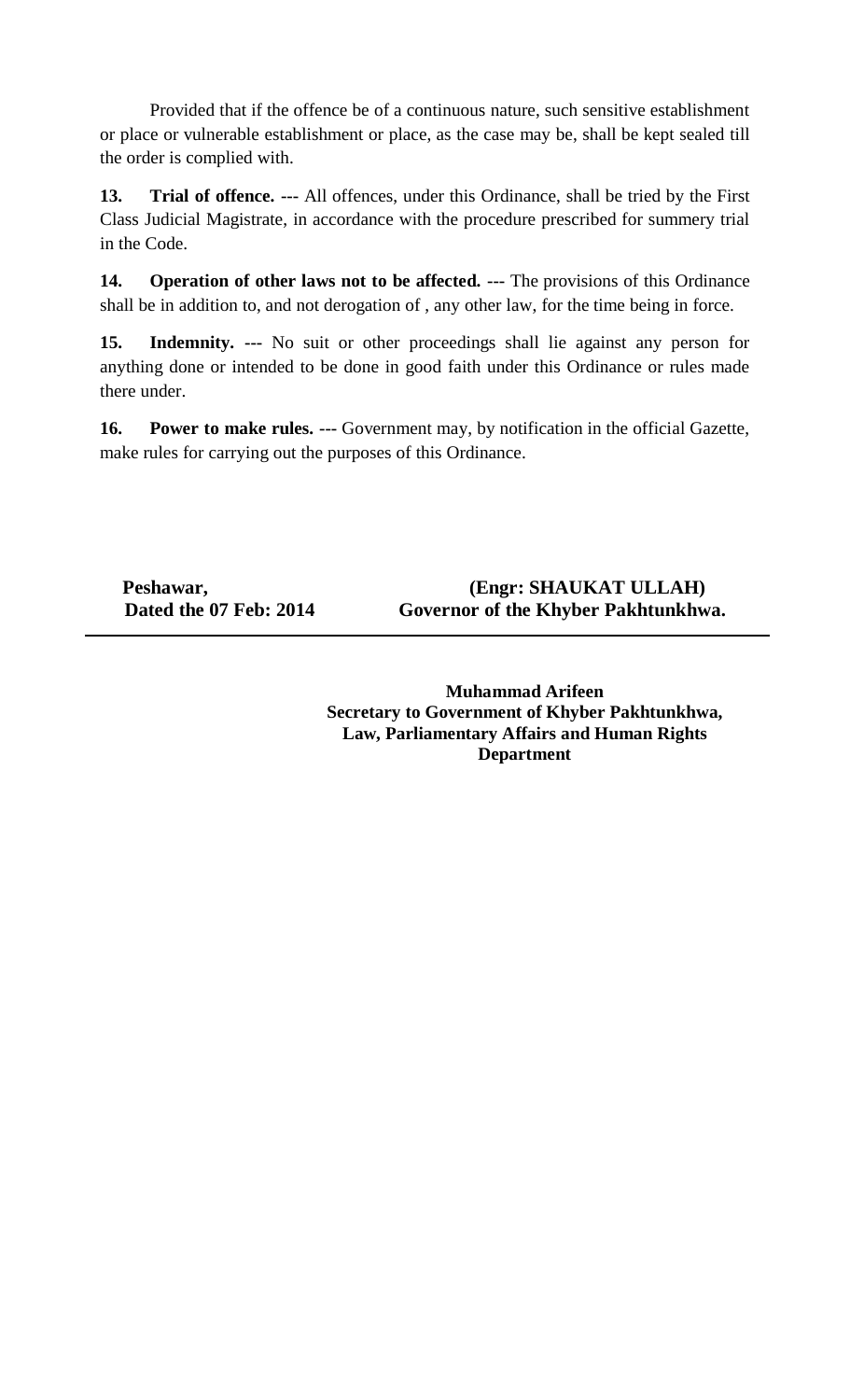# The Khyber Pakhtunkhwa Restriction of Rented Buildings (Security) Act, 2014.

### (KHYBER PAKHTUNKHWA ACT NO.XIV OF 2014)

### AN ACT

## to provide mechanism for monitoring the business of rented buildings in the Province of the Khyber Pakhtunkhwa.

 WHEREAS it is expedient to provide mechanism for monitoring the business of rented buildings for the purposes of counter terrorism and effectively combating crime in the Province of the Khyber Pakhtunkhwa;

It is hereby enacted as follows:

1. Short title, extent and commencement.---(1) This Act may be called the Khyber Pakhtunkhwa Restriction of Rented Buildings (Security) Act, 2014.

- (2) It shall extend to the whole of the Province of the Khyber Pakhtunkhwa.
- (3) It shall come into force at once.

### 2. Definitions.---In this Act, unless the context otherwise requires,-

- (a) "Code" means the Code of Criminal Procedure, 1898 (V of 1898);
- (b) "Government" means the Government of the Khyber Pakhtunkhwa;
- (c) "landlord" means a person or body on whose name the building stands registered in Government records;
- (d) "lessee" means a person to whom the building is given by the landlord on lease;
- (e) "manager" means a person, who is employed or duly authorized by the landlord for the management of the rented building;
- (f) "prescribed" means prescribed by rules;
- (g) "private hostel" means any hostel other than student hostel;
- (h) "property dealer" means the property dealer, who deals the rented buildings for monetary consideration;
- (i) "Province" means the Province of the Khyber Pakhtunkhwa;
- (j) "rented building" means any building which is given or rented and include private hostels and student hostels;
- (k) "rules" mean rules made under this Act;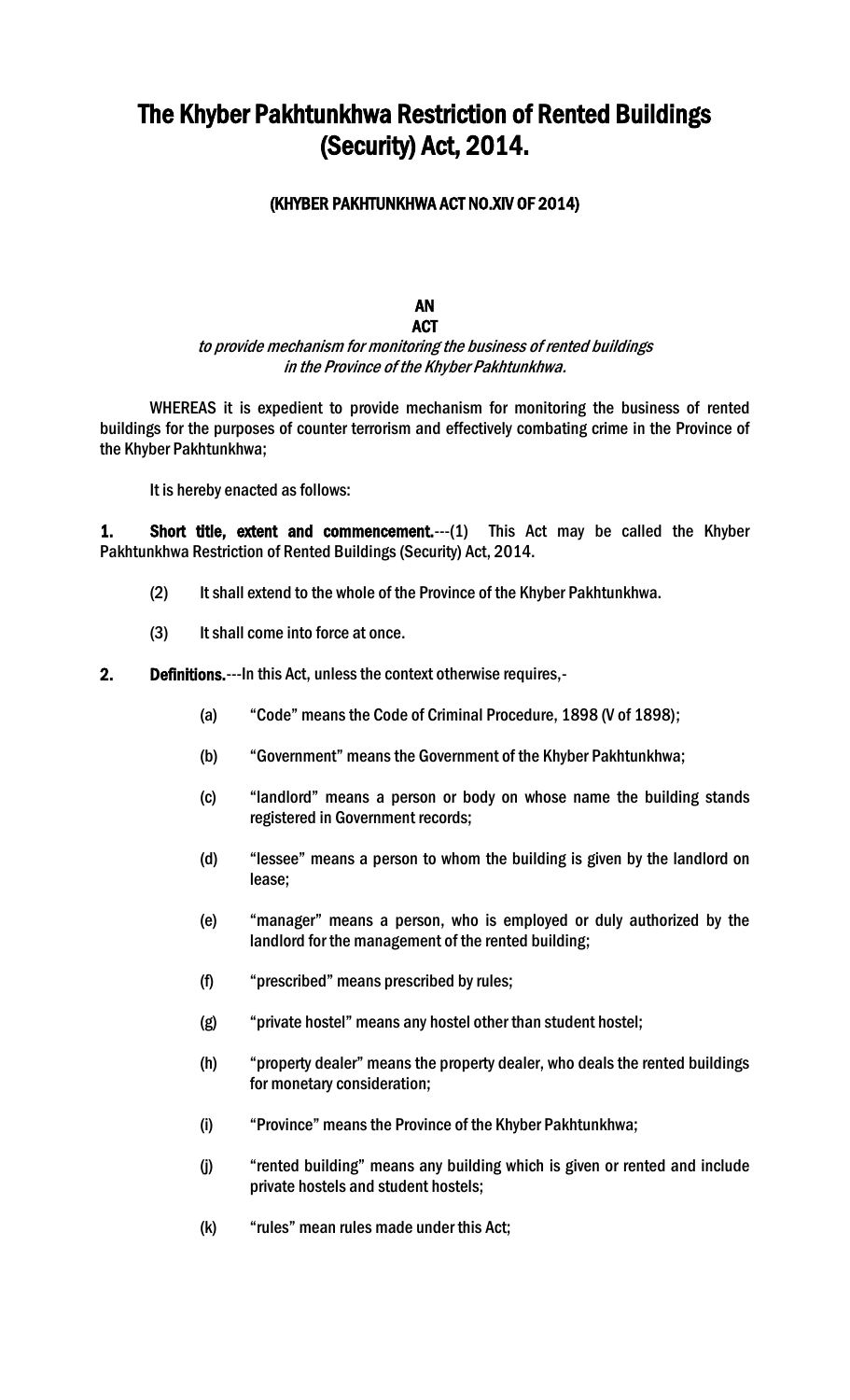- (l) "student hostel" means building used by educational institutions including madrassas for accommodation of their enrolled students;
- (m) "tenant" means a person to whom a building is given on rent by the owner, lessee or the manager, as the case may be; and
- (n) "tenant acknowledgment receipt" means receipt issued by the incharge of the concerned police station to the landlord, manager or the lessee, as the case may be.

3. Rent agreement.---(1) Whenever the landlord, the lessee or the manager, as the case may be, agrees to allow any person other than his legal heirs to occupy his rented building, he shall reduce the agreement in writing on legal document, which shall be signed by the landlord, the lessee or the manager, as the case may be, and the tenant. The agreement shall contain meaningful information about the tenant through which the identity of the tenant could be verified.

 (2) The landlord, the lessee or the manager, as the case may be, shall exercise due care and prudence in verification of the credentials of the tenant so that the rented building may not be used for any illegal or terrorist activities.

 (3) The landlord, the lessee or the manager, as the case may be, shall get minimum two references of known persons, who shall verify the credentials of the tenant. The complete particulars of the reference in the form of National Identity Card and contact number shall be obtained and reference shall be given in the rent agreement.

(4) The rent agreement shall be further attested by the Notary Public.

4. Information with regard to rent agreement.---(1) The landlord, the lessee or the manager, as the case may be, and the property dealer where the rented building is given through such property dealer, shall provide the following information in the form as may be prescribed to the police station within seven days excluding public holidays of signing of the agreement:

- (a) attested copy of the rent agreement;
- (b) attested copy of National Identity Card of tenant;
- (c) names and copies of the National Identity Cards with contact number of two references, who identify the tenant; and
- (d) particulars of the male members above the age of fourteen years living or residing with the tenant.

 (2) After being satisfied, the incharge of the local police station, shall issue "tenant acknowledgment receipt" to the landlord, the lessee or the manager, as the case may be, on the submission of the requisite information. He shall also incorporate the entry in the Daily Diary, maintained in such police station.

The landlord, the lessee or the manager, as the case may be, shall provide one attested copy of the tenant acknowledgement receipt to the tenant.

 (4) Any concerned police officer, not below the rank of Assistant Sub-Inspector, may inspect any rented building alongwith the landlord, the lessee or the manager, as the case may be. The landlord, the lessee or the manager, as the case may be, shall facilitate the police during inspection.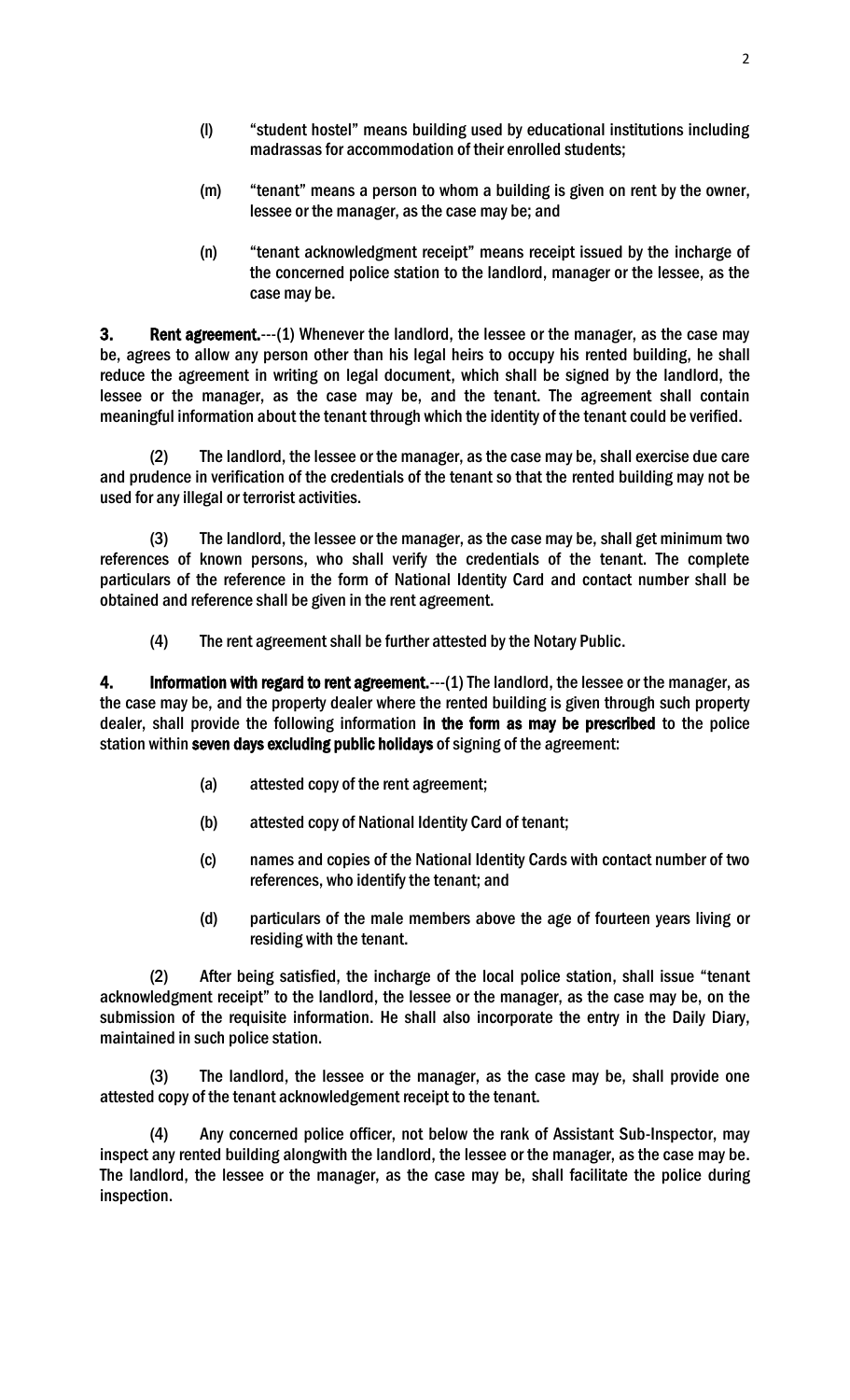5. Hostels.---(1) No landlord, lessee or manager of a private hostel or student hostel, as the case may be, shall not allow any person other than enrolled student to stay therein.

(2) Private hostels and student hostels, shall maintain complete record of all persons staying therein, as required in section 3 of this Act, and shall produce it to the concerned police when required.

(3) No private hostel or student hostel, shall allow any tenant to keep any arms or ammunition, explosive or hate and seditious material:

Provided that the landlord, the lessee or the manager, as the case may be, of such hostel may keep a licensed arms or ammunition for the purpose of the safety of such hostels and students registered therein.

(4) The landlord, the lessee or the manager, as the case may be, shall make formal arrangement for checking of hostel rooms in order to ensure compliance with the provisions of this Act.

6. Powers of police.--- The in-charge of the local police station, may call copy of the ownership, rent agreement and copy of tenant acknowledgment receipt, from any tenant of the rented building for verification. The tenant shall produce all such related documents provided in section 4 to the police, within twenty-four (24) hours.

7. Responsibilities of police.---(1) The in-charge of the local police station, shall be responsible to maintain record of all rented buildings and tenants, falling in the jurisdiction of such police station.

(2) The local police station, shall prepare a computerized database for such rented buildings.

8. Central database.---(1) After commencement of this Act, Government shall provide necessary assistance to Police Department of the Province for the development of central database of the tenants in the form of hardware and software at the shortest possible time.

 (2) Standardized software prepared for this purpose shall be utilized throughout the Province.

9. Assistance by Revenue and Estate Department.---The Revenue and Estate Department of the Government, shall be bound to provide any information regarding ownership of the rented buildings to the police.

10. Penalties.---(1) Whoever, contravenes the provisions of sections 3 to 6 of this Act, shall be punished with imprisonment which may extend to one year or with fine or with both.

 (2) In case of the reasonable grounds, the police finds that the landlord, the lessee, the manager or the property dealer, as the case may be, was aware of the criminal designs of the tenant or he has not exercised due care in verification of the credentials of the tenant, he may be charged for the abetment of the offence committed by the tenant.

11. Application of Code.---The provisions of the Code shall mutatis mutandis applicable to this Act.

12. Cognizance.---The offence under this Act shall be cognizable., non-bailable and shall be tried by a Judicial Magistrate of First Class of the concerned district, having jurisdiction.